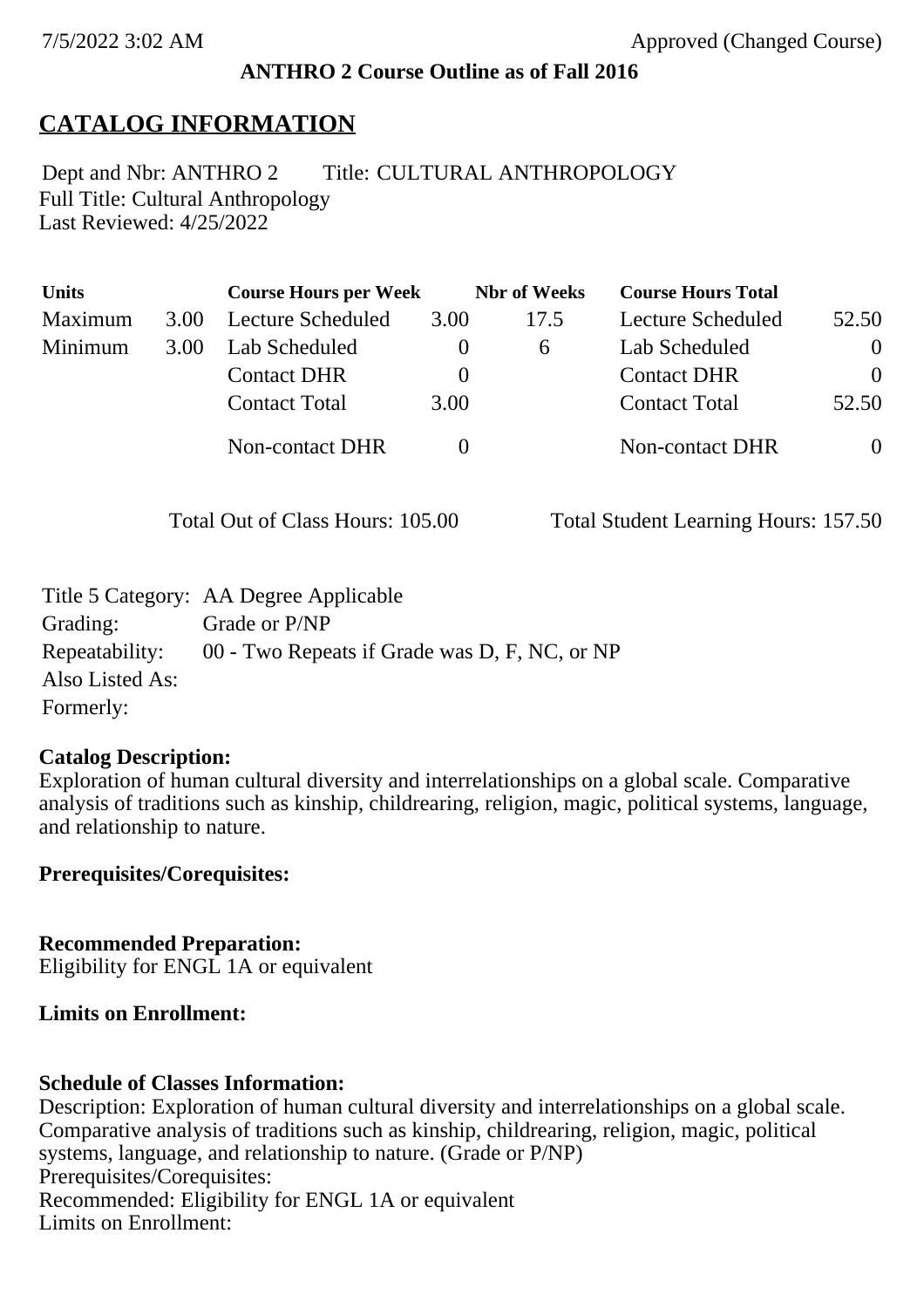# **ARTICULATION, MAJOR, and CERTIFICATION INFORMATION:**

| <b>AS Degree:</b>                 | Area<br>D<br>H                                                            | Global Perspective and<br><b>Environmental Literacy</b>                                                                          | Social and Behavioral Sciences Fall 1981                     | Effective:              | Inactive: |
|-----------------------------------|---------------------------------------------------------------------------|----------------------------------------------------------------------------------------------------------------------------------|--------------------------------------------------------------|-------------------------|-----------|
| <b>CSU GE:</b>                    | <b>Transfer Area</b><br>D<br>D1<br>D <sub>5</sub><br>D <sub>6</sub><br>D7 | <b>Social Science</b><br>Anthropology and Archeology<br>Geography<br><b>History</b><br>Interdisc Social or Behavioral<br>Science |                                                              | Effective:<br>Fall 1981 | Inactive: |
| IGETC:                            | <b>Transfer Area</b><br>4<br>4A                                           |                                                                                                                                  | Social and Behavioral Science<br>Anthropology and Archeology |                         | Inactive: |
| <b>CSU Transfer: Transferable</b> |                                                                           | Effective:                                                                                                                       | <b>Fall 1981</b>                                             | Inactive:               |           |
| <b>UC Transfer:</b> Transferable  |                                                                           | Effective:                                                                                                                       | <b>Fall 1981</b>                                             | Inactive:               |           |

### **CID:**

### **Certificate/Major Applicable:**

[Major Applicable Course](SR_ClassCheck.aspx?CourseKey=ANTHRO2)

# **COURSE CONTENT**

### **Student Learning Outcomes:**

Upon completion of the course, students will be able to:

1. Explain how culture functions by describing variations in cultural traditions (including social structures, systems of value, notions of identity, power structures, and spiritual beliefs) using appropriate anthropological terminology.

2. Compare and contrast historical and contemporary approaches to anthropological study, including the professional ethical obligations of anthropologists using contemporary methods to study human groups today.

3. Analyze the economic, political, and sociocultural forces of globalization and evaluate how they are reshaping various cultures today.

### **Objectives:**

Upon completion of this course, students will be able to:

- 1. Identify and analyze patterns of diversity (uniqueness) and global culture (interconnected or interrelated patterns of culture).
- 2. Identify and apply the concepts of cultural relativism, ethnocentrism, and globalization.
- 3. Evaluate various human responses to similar social and environmental challenges.
- 4. Apply introductory terms and concepts used in contemporary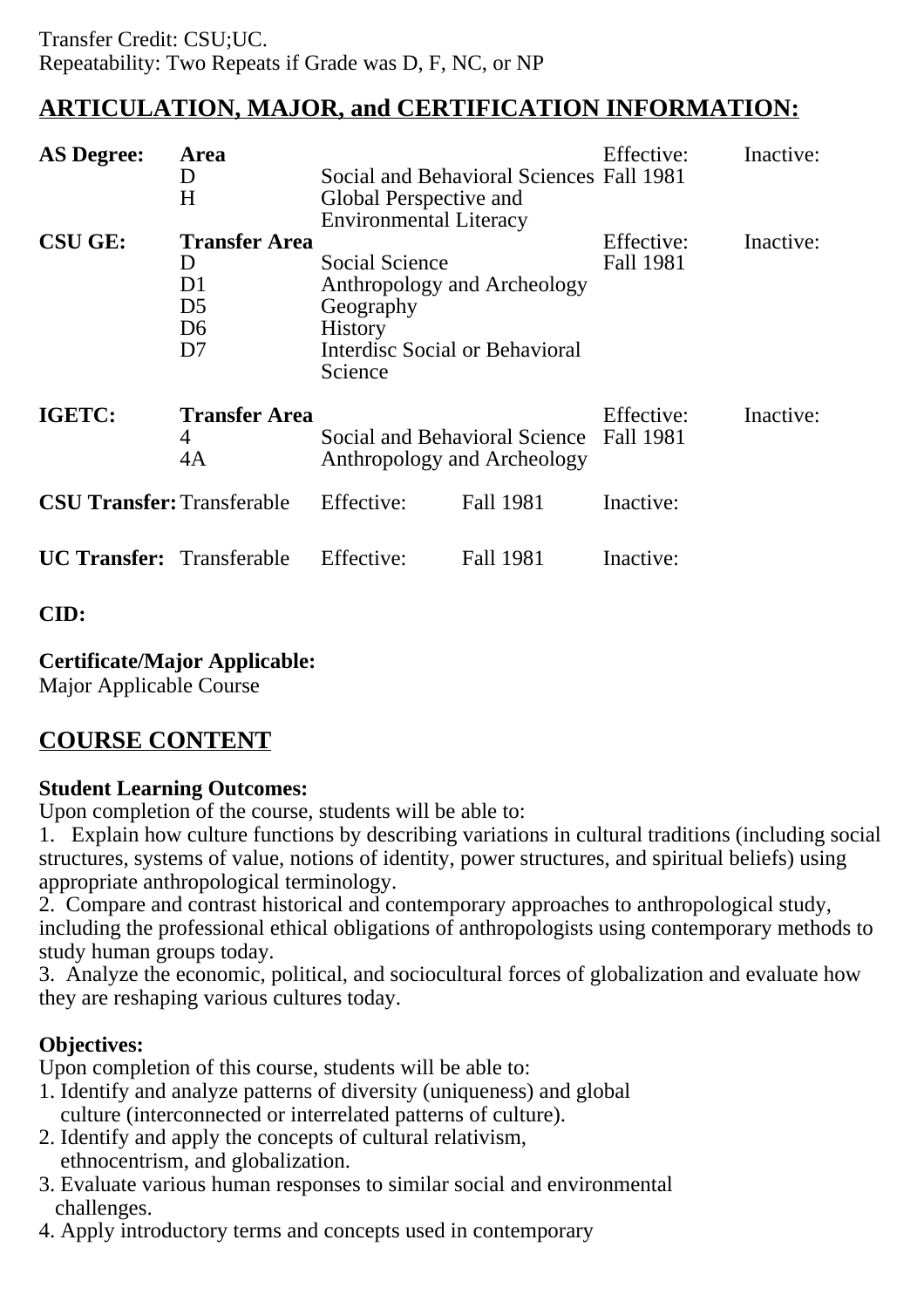ethnographic description.

- 5. Locate on a world map a diversity of cultures presented in readings and class sessions.
- 6. Synthesize and critique various field methods and theories regarding the study of culture today and in the past.
- 7. Classify and analyze patterns of cultural change due to European Colonialism in the past and influence of globalization in the present.

## **Topics and Scope:**

To be explored in local, regional, and global (or interconnected) contexts

I. The concept of culture in local and global use today

II. History of Anthropological Theory

III. Variations in collecting and analyzing cultural data

- A. Ethnography
- B. Ethnology
- C. Applied Anthropology
- D. Ethical issues faced by contemporary anthropologists
- IV. Cultural relativism and objectivity
- V. Language and communication in individual and global cultural contexts
- Vl. Human relationships with nature
	- A. Subsistence
	- B. Patterns of environmental balance
- VII. Economic exchange in various cultural and global settings
	- A. Reciprocity
	- B. Market exchange
- VIII. Kinship, marriage, and the family
	- A. Gender roles
	- B. Kinship systems and terminologies
- IX. Childrearing and its relationship to personality in regional and global settings
- X. Religious or belief systems as forces of human unification and/or conflict
- XI. Culture change and the future of globalization in anthropological perspective
	- A. Indigenous groups and national governments
		- B. Multinational corporations
		- C. The Internet

## **Assignment:**

Representative Assignments:

1. Read a minimum of 20 pages per week in course texts or supplementary readings.

2. Write a minimum of 1500 words in the form of analyses, response papers, field studies, summaries, or book reviews.

3. Optional assignments may include quizzes, projects, presentations, attendance or in-class participation.

4. Two to four examinations, including a final.

## **Methods of Evaluation/Basis of Grade:**